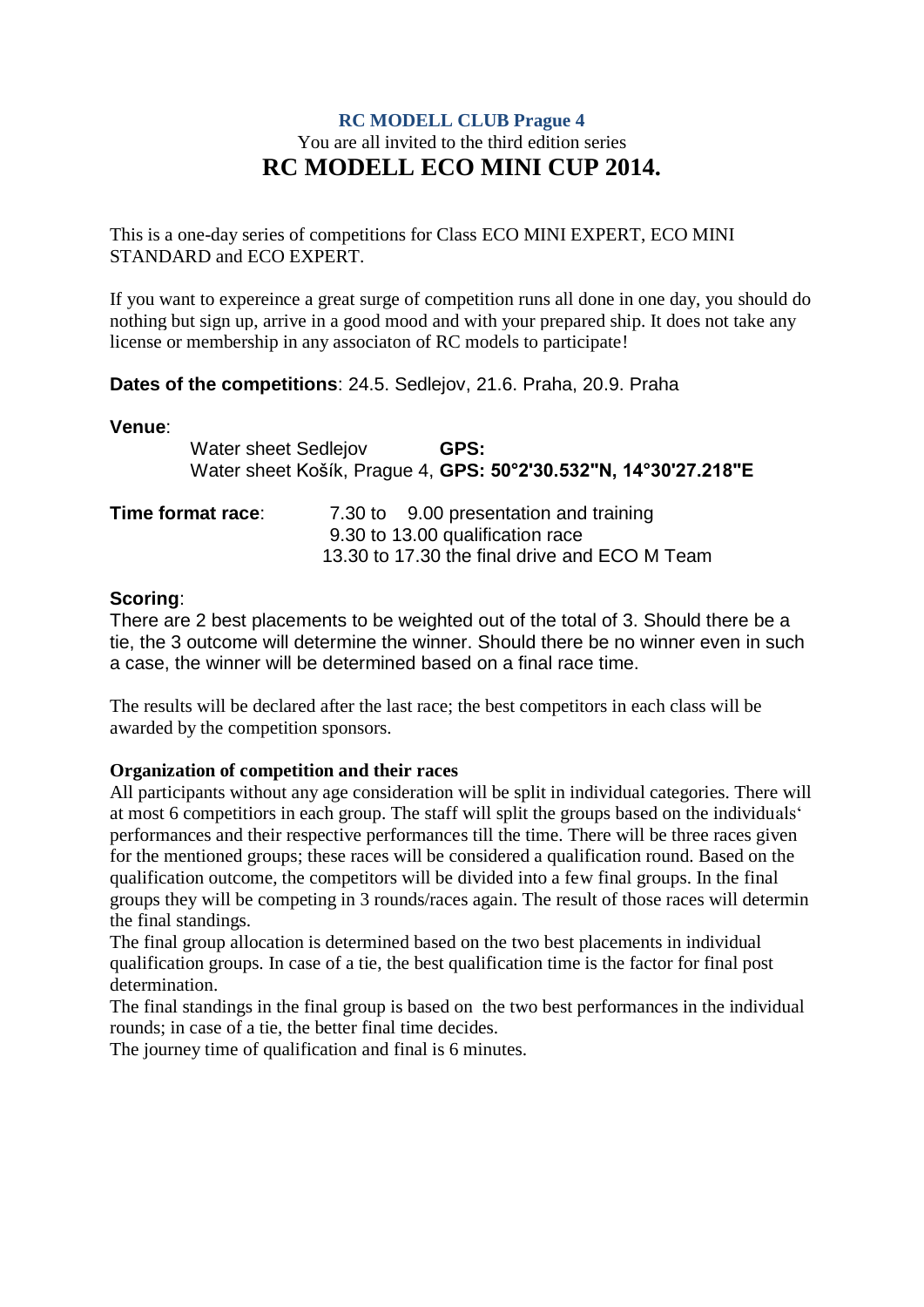Scoring: 1st place - 1 point 2nd - 2 points 3rd - 3 points  $4 - 4$  $5 - 5$ etc. ..

### **Qualifying Age**

Junior: under 13 Senior: 13 to 40 years Old: 41 years old and over It is not polite to speek about girls' and womens' age. However, they can join any categories but they have to pick one.

### **Class ECO MINI TEAM**

Depending on the time schedule, the team competition will take place according to the following rules:

One team must consist of:

A) the three contestants and three ships, where each participant is allowed to control only one model boat. In each team there may be only 1 model built by the building rules ECO MINI EXP!!!! - (+1 2xSTD xEXP or 3xSTD). Propulsion batteries can not be changed and can not be used in a different model than that in which they were brought to the driveway!!

B) the two contestants and two ships, where each participant is allowed to control only one model boat. In each team there may be only 1 model built by the building rules ECO MINI EXP!!!!- (+1 1xSTD xEXP or 2xSTD). Propulsion batteries can not be changed and can not be used in a different model than in that in which they were brought to driveway!! Additionally, using the third battery is not allowed.

Individual Teams will be constituted for the entire series. The composition can be changed provided that at least one member of the original composition will remain in the team. Each contestant may be a member of one team only. The team will be evaluated as a unit, regardless of individual contestants results.

The journey time is 6 minutes.

**Fees:**  1st Category 200 CZK 2nd Category 100 CZK 3rd Team 50 CZK per person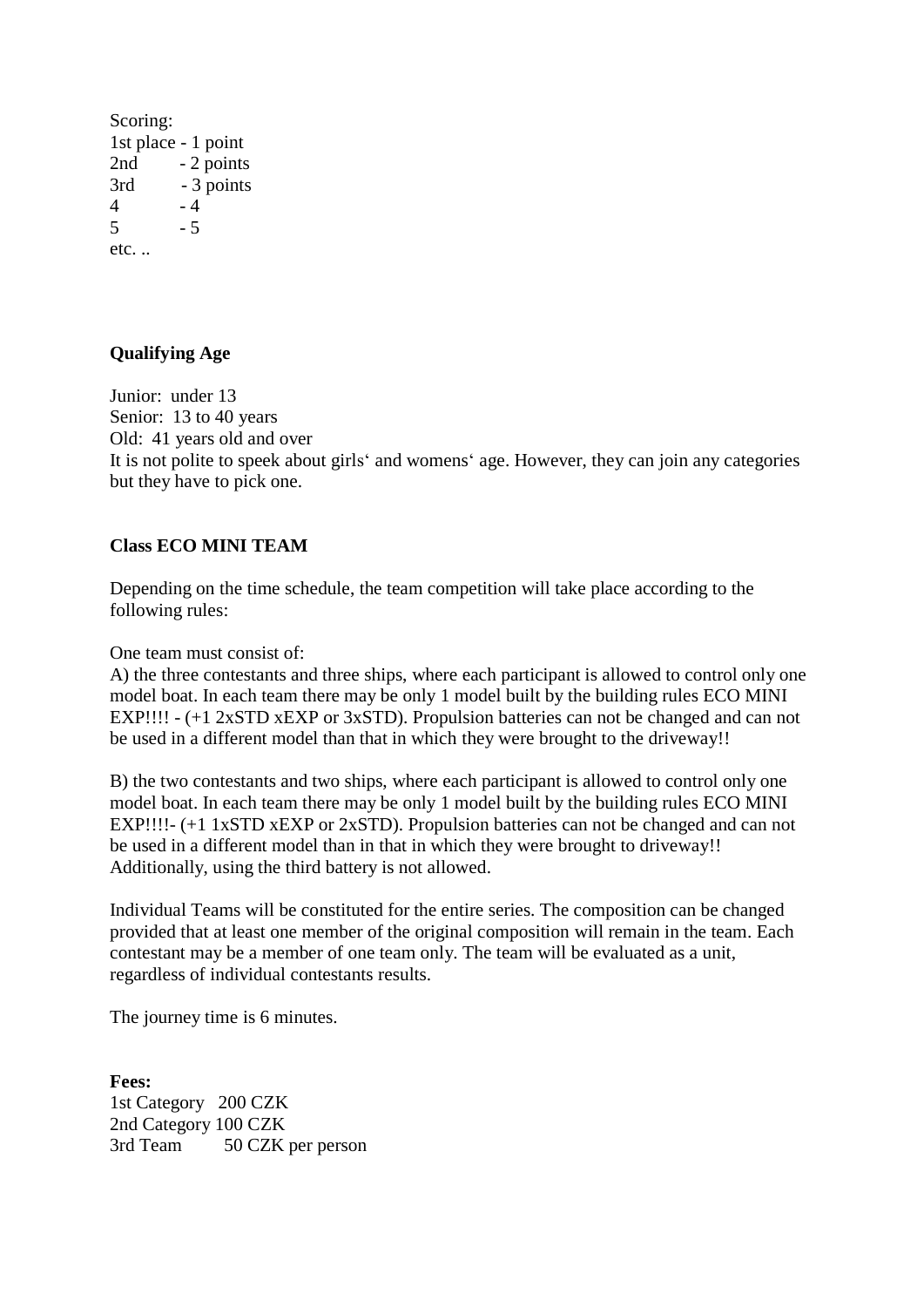### **Building rules ECO Mini in a nutshell:**

(According to the Naviga existing rules) Max. Ship length: 430 mm Minimum weight of the ship: 450g The body must bear a fixed bracket with the starting label. The size of the starting label is: 80 mm x 80mm; The color ot the starting label is white (non transparent), the color of the starting number on the label is black and the size of the starting number on the label is 60mm.

### **Authorized sources:**

NiMH: maximum of seven battery cells of a size 2/3AF LiPo: maximum weight of the set is 110gr, connection 2S1P/3S1P or 2S2P/3S2P A123: maximum of three cells of a size 18,650 or maximum of two cells of a size 26,650 (only manufacturer A123Racing)

### **Engines:**

### For class MINI ECO STANDARD

DC engine with ferrite magnets and three-pole armature orig size range 400 (eg, Graupner, MIG). The engine musn't be open, the timing of the engine is allowed. Using steel rings outside the engine is allowed, but they must be removable. Engines with an open shaft for coals accessible from the outside are not allowed.

For class MINI ECO EXPERT Engines without restrictions

# **Building rules ECO Expert:**

(According to the Naviga existing rules) Minimum weight of the ship: 1000g The body must bear a fixed bracket with the starting label. The size of the starting label is: 80 mm x 80 mm; The color ot the starting label is white (non transparent), the color of the starting number on the label is black and the size of the starting number on the label is 60mm.

### **Authorized sources:**

NiMH: maximum of seven battery cells of a size SubC LiPo: maximum weight of the set is 280gr, connection 2S1P/3S1P or 2S2P/3S2P A123: maximum of 6 cells of a size 26650, connection 3S2P (only manufacturer A123Racing) Engines without restrictions

### **How to measure?**

Individual races and final races will be measured by an electronic calculating device AMB. Personal transponders – chips – will be placed into the models. The model without any transponder can not be admitted to the race. It is not possible to use one transponder for more contestants or teams in one category. Each ship in the Team must have its own transponder.

# **How to sign up for individual races?**

You can find all the information on our webpage in the section Mini ECO CUP. Propositions,